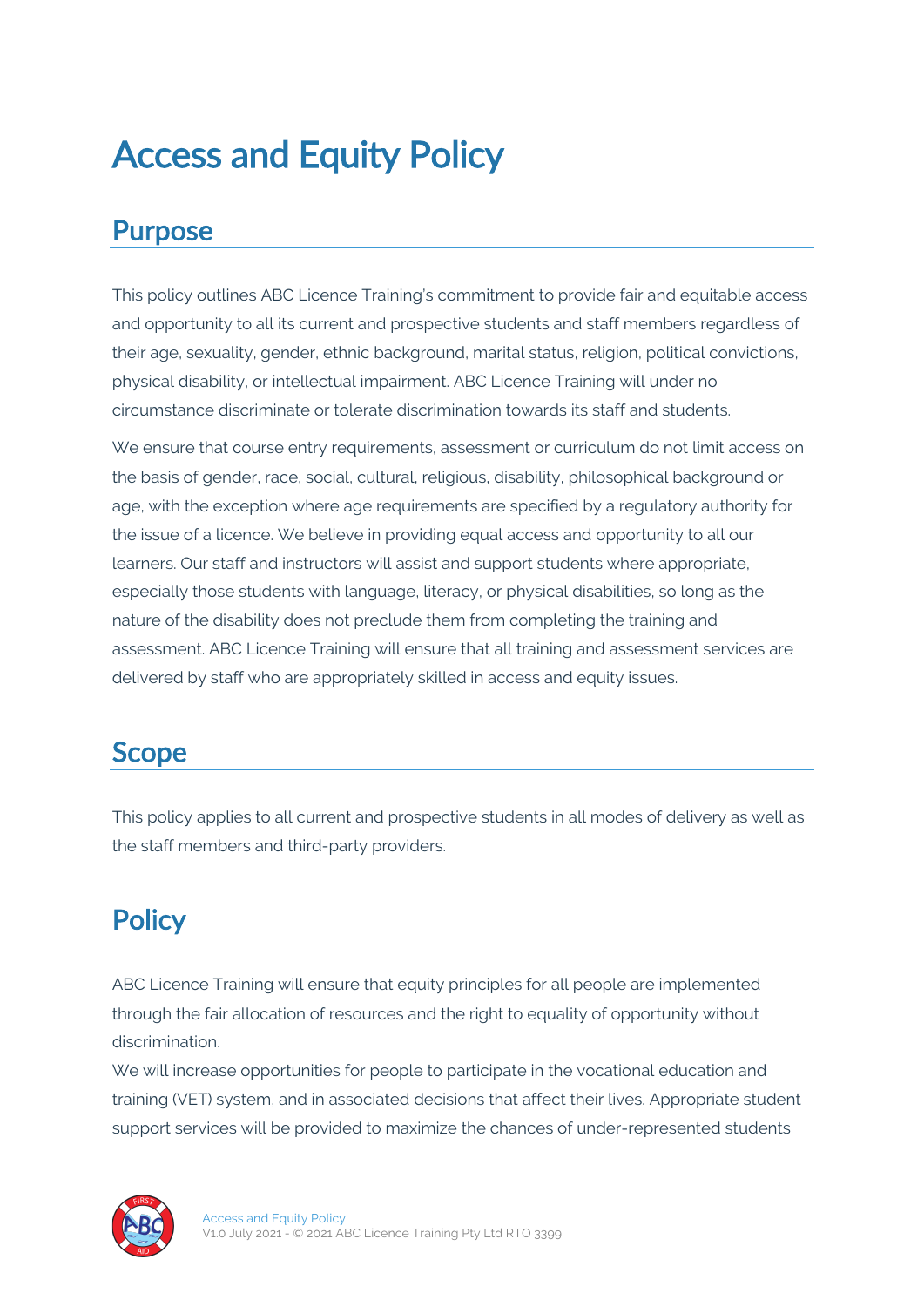achieving positive learning outcomes and placement/employment in their chosen career. To achieve these aims ABC Licence Training will:

- Ensure the establishment of non-discriminatory student selection procedures which encourage fair access for members of under-represented groups,
- Ensure access and equity issues are considered during curriculum development,
- Ensure the requirements of individual learners are accounted for in the strategic and operational planning processes,
- Provide learners with the opportunity to be involved in the planning and decisionmaking processes on matters that affect them,
- Provide training programs and services that are accessible to all people in an environment that is free from harassment
- Seek to provide access to a broad range of high-quality support services that account for the diversity of clients and the needs of people under-represented in VET,
- Seek to provide opportunities for all people to achieve outcomes that meet their personal goals,
- Provide access to staff development to assist facilitators who deliver courses to underrepresented groups.

ABC Licence Training recognises that equity and diversity considerations and initiatives go beyond extending a helping hand to the 'disadvantaged' and responding to legislative imperatives. Fair and equitable access to Vocational Education and Training (VET) can assist all Australians to gain meaningful employment and participate in the economic and social life in their community. This policy is a mechanism to demonstrate ABC Licence Training's commitment to State and National equity legislation and policy requirements including:

#### **Equity**

Equity essentially means 'fairness'. In the VET context, it means that people are provided with the opportunity to access, participate, and successfully achieve outcomes. Underpinning the principles of equity is the recognition by ABC Licence Training:

- That it is common for people to identify with more than one equity group,
- Of the differences within and between equity groups,
- That each equity group does not experience the same type of disadvantage, and
- There remain many common systemic barriers for equity groups.

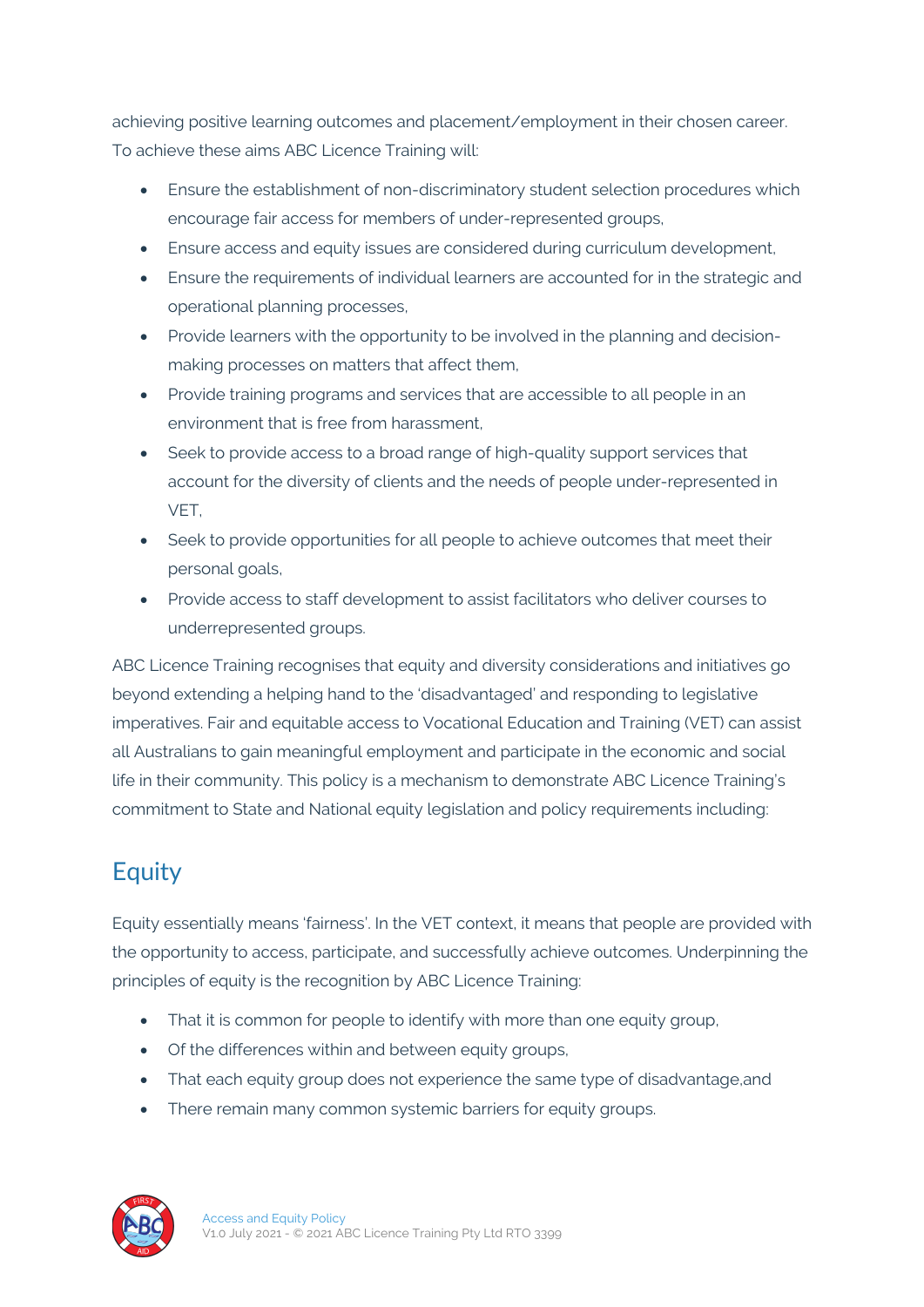#### **Diversity**

Diversity recognises that many factors influence the ability of people to participate and succeed in vocational education, training, and employment, including:

- Prior educational experience
- Cultural diversity
- Language and / or learning styles
- Goals and expectations
- Motivation
- Work and social experiences
- Gender
- Values and beliefs
- Religion
- Income
- Age
- Geographic location.

This policy aims to address the requirements of all potential and actual learners, seeking to participate in training with ABC Licence Training including specific equity groups such as:

- Women
- Indigenous Australian peoples
- People with a disability
- People from non-English speaking backgrounds
- People with English literacy and numeracy needs
- Residents of rural and remote communities.

Beyond these groups, and in recognition of diversity, ABC Licence Training aims to respond to the needs of the local community for example:

- Young and mature age people,
- People in transition from institutions,
- People who are socioeconomically disadvantaged, and
- People with family responsibilities.

Implementation of this policy requires equity and diversity considerations to be embedded into all aspects of ABC Licence Training's planning and operations.

This may be demonstrated by the development and implementation of strategies for specific equity groups as required by National and State agendas. And where strategies do

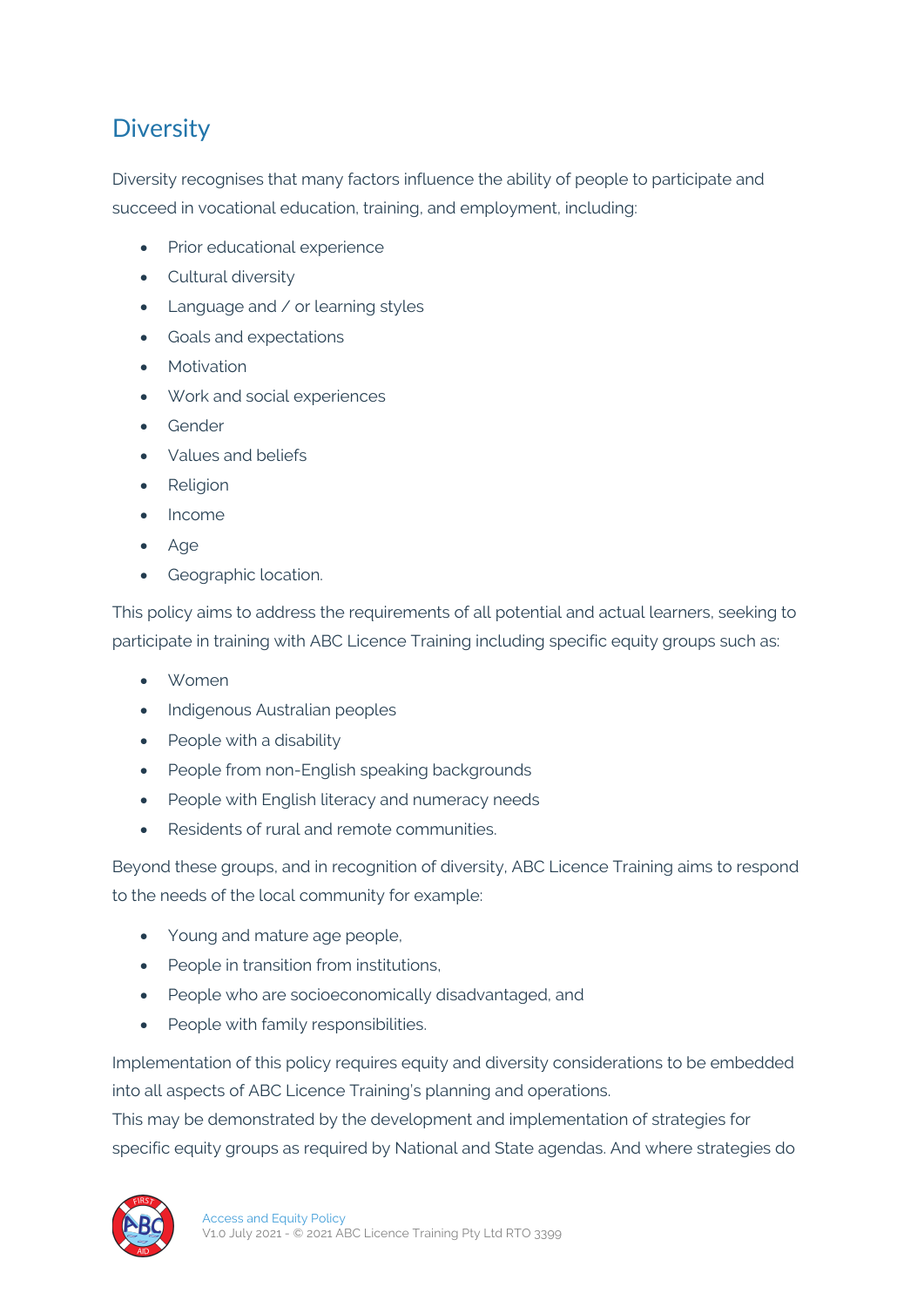not exist, the diversity of client/learner needs may be addressed through planning areas such as:

- Resource allocation,
- Support personnel,
- Staff training,
- Curriculum product development and delivery,
- Marketing and promotion, and
- Research.

ABC Licence Training will monitor and review its equity performance in order to:

- Comply with national and state legislation and policies,
- Meet national and state reporting requirements, and
- Modify and improve performance to better achieve access, equity, and diversity objectives.

#### Management Action & Responsibility

All staff including third party providers and franchisees are responsible for the effective implementation of this policy. CEO is responsible for overall management of this policy.

## **Definition**

- Access and equity mean policies and approaches aimed at ensuring that VET is responsive to the individual needs of clients whose age, gender, cultural or ethnic background, disability, sexuality, language skills, literacy or numeracy level, unemployment, imprisonment, or remote location may present a barrier to access, participation and the achievement of suitable outcomes.
- VET means vocational education and training.

## Legislative Context

The legislative base for this policy is as follows:

• National Vocational Education and Training Regulator Act 2011 (Cth)